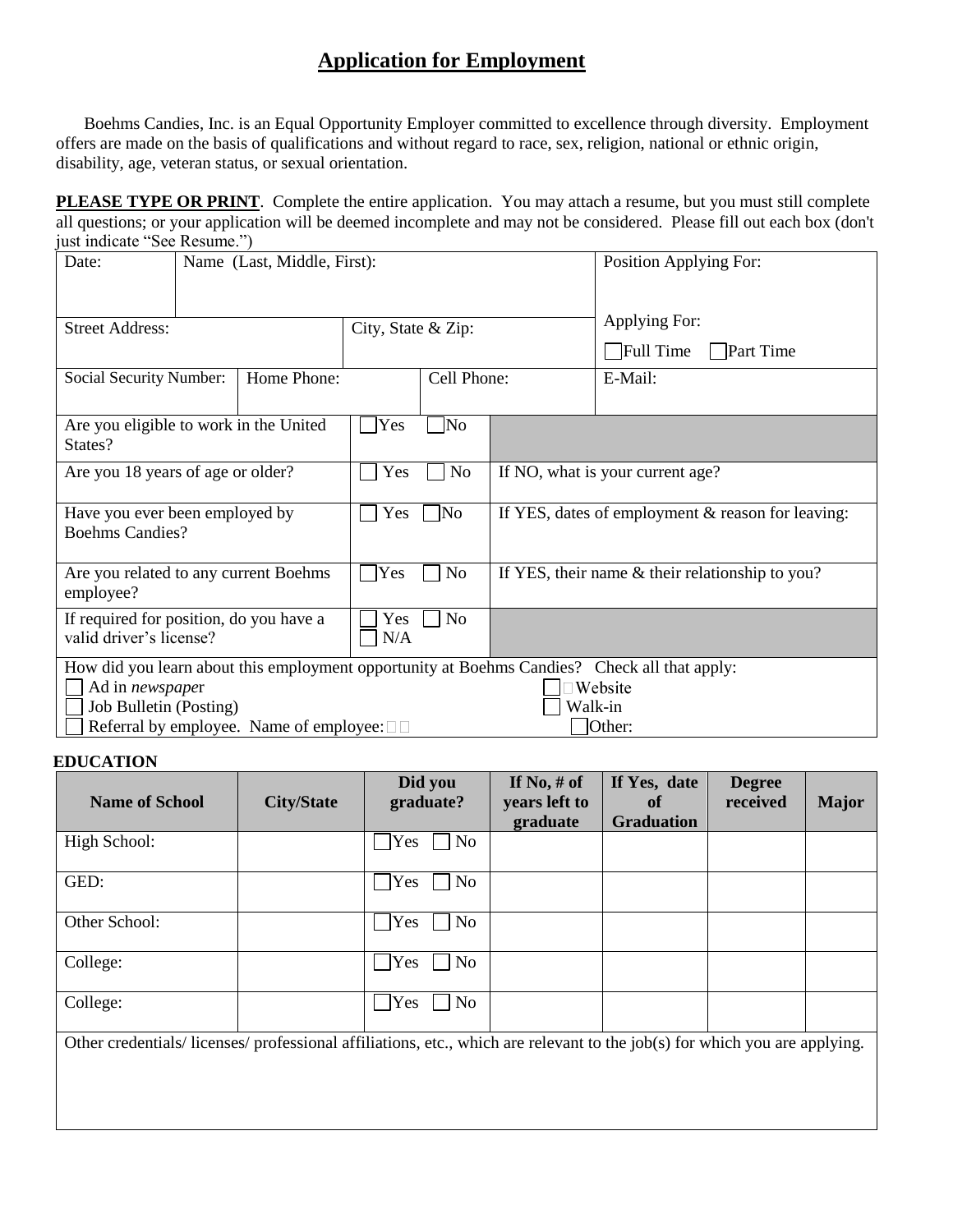**SKILLS:** Please list technical skills, clerical skills, trade skills, etc., relevant to this position. Include relevant computer systems and software packages of which you have a working knowledge, and note your level of proficiency (basic, intermediate, expert)

**ACTIVITIES: (Civic, Athletic, etc.)** Exclude organizations the name of which indicates the race, creed, sex, age marital status, color or nation of origin of its members.

**WORK EXPERIENCE-Please detail your entire work history.** Begin with your current or most recent employer. If you held multiple positions with the same organization, detail each position separately. Attach additional sheets if necessary. Omission of prior employment may be considered falsification of information. Please explain any gaps in employment. Include full-time military or volunteer commitments. **PLEASE DO NOT** complete this information with the notation "See Resume."

**PLEASE NOTE**: Boehms Candies reserves the right to contact all former employers for reference information. We will not contact your *current* employer without your consent.

| Dates Employed (most recent<br>job)<br>From:<br>To<br><b>Starting Salary:</b> | Full time<br>Part-time<br>If part-time, $# hrs./wk$ :<br>Organization Name and Address: | Title:                                                                                                                      |
|-------------------------------------------------------------------------------|-----------------------------------------------------------------------------------------|-----------------------------------------------------------------------------------------------------------------------------|
| Final Salary:                                                                 |                                                                                         |                                                                                                                             |
| Supervisor's Name, Title and<br>Phone #:                                      | Other Reference Name, Title and<br>Phone #:                                             | Contact my current reference:<br>At any time<br>Only if I am a finalist candidate<br>Do Not contact my current<br>employer. |
| Primary duties:                                                               |                                                                                         | Reason for Leaving:                                                                                                         |
|                                                                               |                                                                                         |                                                                                                                             |
| Dates Employed                                                                |                                                                                         | Title:                                                                                                                      |
| From:<br>To                                                                   | $\overline{\phantom{a}}$ Full time<br>Part-time<br>If part-time, # hrs./wk:             |                                                                                                                             |
| <b>Starting Salary:</b>                                                       | Organization Name and Address:                                                          |                                                                                                                             |
| Final Salary:                                                                 |                                                                                         |                                                                                                                             |
| Supervisor's Name, Title and<br>Phone #:                                      | Other Reference Name, Title and<br>Phone #:                                             | Contact this employment reference:<br>At any time<br>Only if I am a finalist candidate                                      |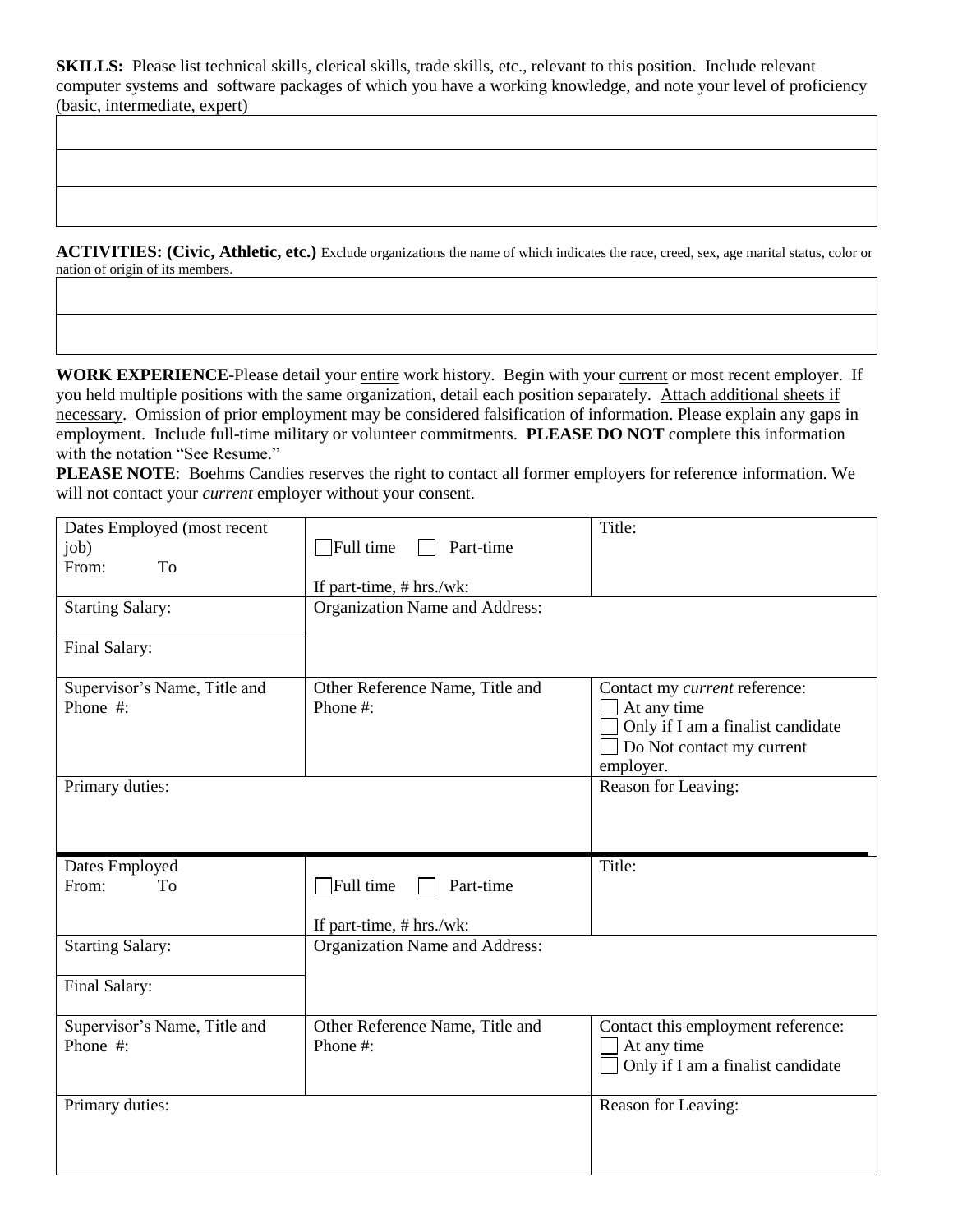| Dates Employed<br>From:<br>To            | $\Box$ Full time<br>Part-time<br>If part-time, $# hrs./wk$ : | Title:                                                                                 |
|------------------------------------------|--------------------------------------------------------------|----------------------------------------------------------------------------------------|
| <b>Starting Salary:</b>                  | Organization Name and Address:                               |                                                                                        |
| Final Salary:                            |                                                              |                                                                                        |
| Supervisor's Name, Title and<br>Phone #: | Other Reference Name, Title and<br>Phone #:                  | Contact this employment reference:<br>At any time<br>Only if I am a finalist candidate |
| Primary duties:                          |                                                              | Reason for Leaving:                                                                    |

| Which of these jobs did you like best? |  |
|----------------------------------------|--|
|                                        |  |
| What did you like most about this job? |  |
|                                        |  |
|                                        |  |

**REFERENCES:** Give the names of three persons not related to you whom you have known at least one year.

| <b>Name</b> | <b>Phone Number</b> | <b>Business</b> | Years<br>Acquainted |
|-------------|---------------------|-----------------|---------------------|
|             |                     |                 |                     |
|             |                     |                 |                     |
|             |                     |                 |                     |

## **PLEASE READ CAREFULLY AND SIGN THAT YOU UNDERSTAND AND ACCEPT THIS INFORMATION.**

 that failure to fully complete the form, or misrepresentation or omission of facts, represents grounds for elimination from consideration for employment, or termination after employment if discovered at a later date. I authorize Boehms Candies, Inc. to investigate, without liability, all statements contained in this application and supporting materials, including criminal and credit I certify that the information on this application and its supporting documents is accurate and complete. I understand and agree background investigation. I authorize references and former employers, without liability, to make full response to any inquiries in connection with this application for employment. If requested, I agree to submit to a physical exam and/or screening for illegal substances upon conditional offer of employment. I understand that this document is NOT an offer of employment, and that an offer of employment, if tendered, does NOT constitute a contract for continued guaranteed employment. I understand that staff employees of Boehms Candies, Inc. serve at-will, and the employment relationship may be terminated at any time by either party, or any or no reason, other than a reason prohibited by law. If employed, I will be required to furnish proof of eligibility to work in the United States, to file a State security questionnaire and State loyalty oath, and to comply with company and departmental regulations. I understand that if employed on a temporary basis, I would be paid for hours worked only, and would be ineligible for benefits including paid time off. If employed on a regular, benefits-eligible basis, I understand that I may be required to make mandatory contributions to a collectively bargained retirement and health and welfare system (union plans) or to an optional health insurance program, if applicable. I understand that any benefits I receive may be subject to change or discontinuation at any time without prior notice. I understand that the first SIX MONTHS of regular employment represent a provisional period, during which I would not be eligible to apply for transfer or promotion and during which I may be terminated without right of appeal.